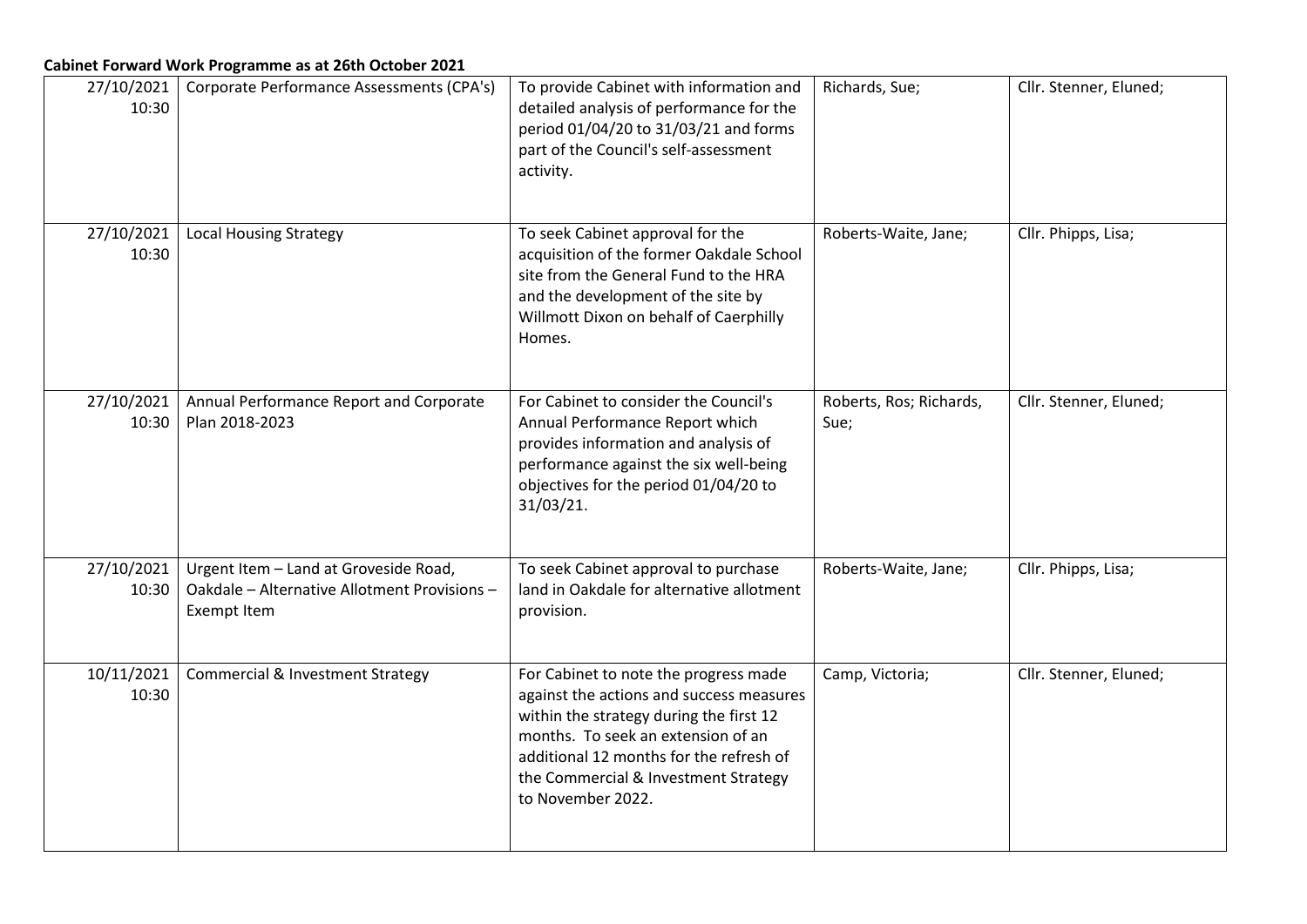| Cabinet Forward Work Programme as at 26th October 2021 |                                      |                                                                                                                                                                                                                                                                                                         |                    |                          |  |  |  |
|--------------------------------------------------------|--------------------------------------|---------------------------------------------------------------------------------------------------------------------------------------------------------------------------------------------------------------------------------------------------------------------------------------------------------|--------------------|--------------------------|--|--|--|
| 10/11/2021<br>10:30                                    | Homeless Project Plan                | To provide Cabinet with the Rapid<br>Rehousing and transitional plan which<br>needs to be submitted to WG by June<br>2022.                                                                                                                                                                              | Denman, Kerry;     | Cllr. Phipps, Lisa;      |  |  |  |
| 10/11/2021<br>10:30                                    | Dog Control PSPO Proposals           | To consider the outcome of a public<br>consultation, together with any<br>recommendations from Scrutiny<br>Committee, on proposals to amend and<br>extend the Public Spaces Protection<br>Order (PSPO) relating to dog control to<br>include the exclusion of dogs from<br>marked sports pitches/areas. | Hartshorn, Robert; | Cllr. George, Nigel;     |  |  |  |
| 10/11/2021<br>10:30                                    | ASB/street drinking PSPO             | To consider the outcome of a public<br>consultation together, with any<br>recommendations from Scrutiny<br>Committee, on proposals to vary and<br>extend the Public Spaces Protection<br>Orders relating to anti-social behaviour<br>and drinking alcohol in a public place.                            | Hartshorn, Robert; | Cllr. George, Nigel;     |  |  |  |
| 10/11/2021<br>10:30                                    | <b>Town Centre Management Groups</b> | Report on the revised format for the<br>Town Centre Management Group<br>meetings.                                                                                                                                                                                                                       | Wilcox, Steve;     | Cllr. Whitcombe, Andrew; |  |  |  |
| 10/11/2021<br>10:30                                    | George Street Walls, Cwmcarn         | To seek approval to deploy Private<br>Sector Housing Capital monies to assist<br>private sector homeowners at George<br>Street, Cwmcarn.                                                                                                                                                                | Wilkins, Fiona;    | Cllr. Phipps, Lisa;      |  |  |  |